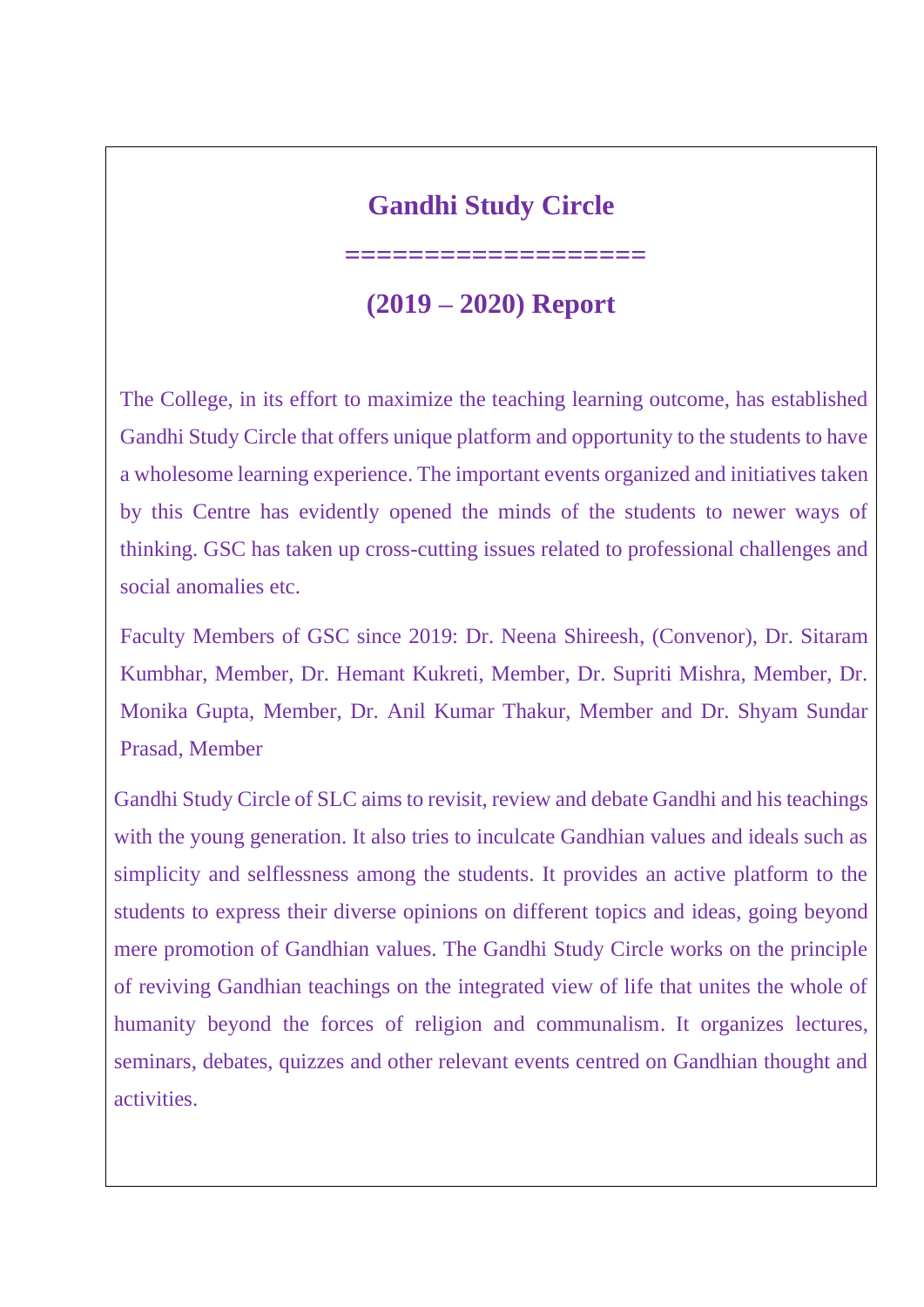Gandhi Study Circle, in collaboration with the Department of Political Science organized a **Two-Day National Seminar on Gandhi and Environment: Visualizing A Sustainable Future** on 1-2<sup>nd</sup> October 2019 to promote the wholesome learning experience among students. As the nation gears up to commemorate 150<sup>th</sup> Birth Anniversary. It was intended to host this seminar for active engagement of students and scholars towards inculcating Gandhian values and ideas such as simplicity and selflessness among the students. This national seminar was an attempt to understand Gandhi in today's context and analyse how his ideas and vision can guide our destiny. Astonishingly, we are neglecting Gandhian ways despite his growing relevance.

A galaxy of leading Gandhian scholars participated and engaged in vibrant academic exchange of their ideas. Some of the eminent personalities were Prof. Mahender Kapoor a social activist, (as the Chief Guest), Sh. Siddharth Mishra, (a leading scholar and President, CRDJ, &Adjunct Professor-VIPS, Delhi), Anil Dutta Mishra one of the leading Gandhian scholar. Prof. Rajveer Sharma, Senior Fellow, IIAS, Shimla, and Prof. K.B. Das Pro-Vice Chancellor, IGNOU (as the Chair) in the Valedictory Session. Student presentation on the Seminar topic with innovative ideas were attracted the speakers and participants. Apart from the above speakers, Prof. Rabi Narayan Kar, Principal SLC, Dr. Neena Shireesh, Dr. Sitaram Kumbhar were others who made this seminar again more meaningful and interesting. 84 participants attended the event.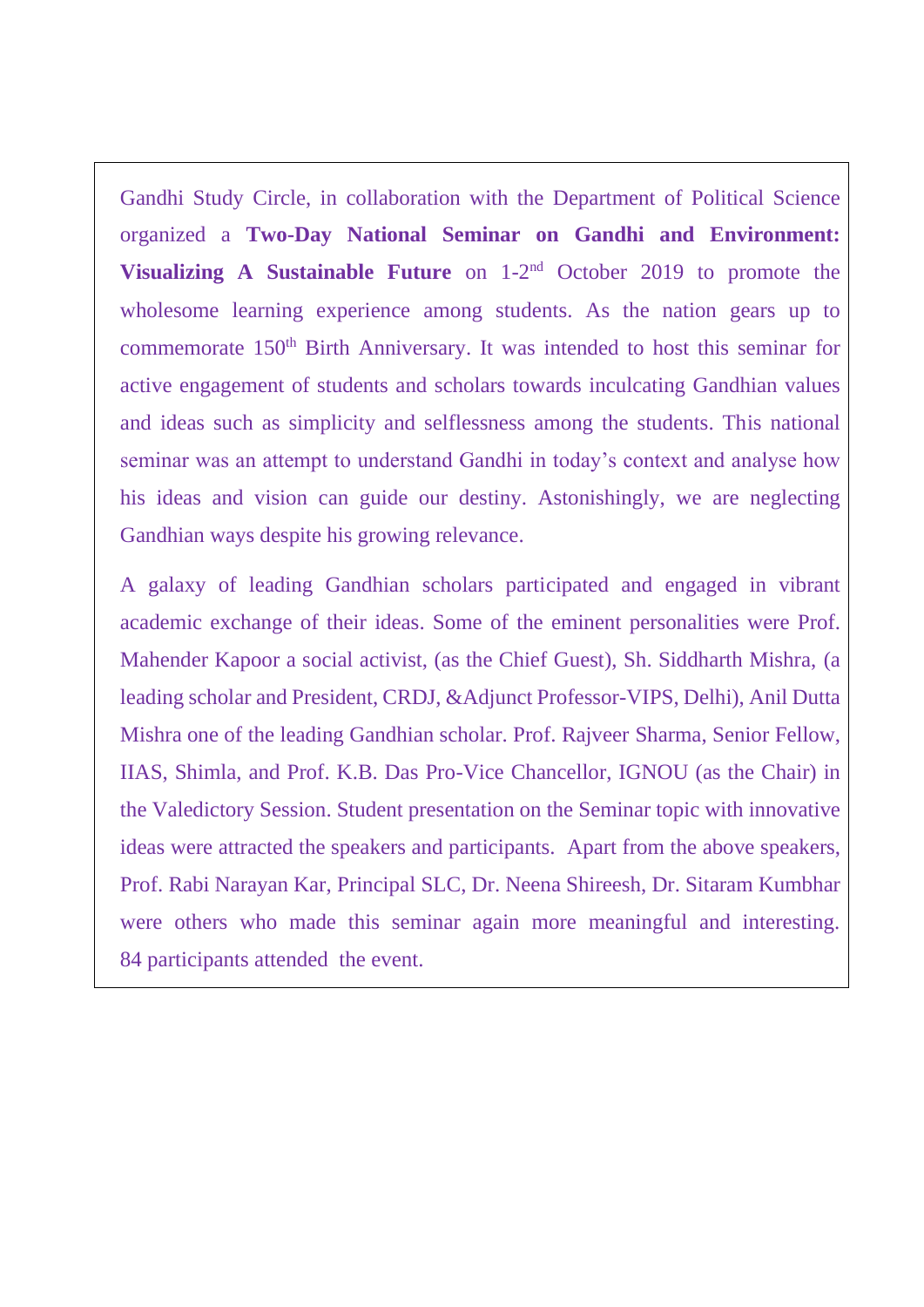

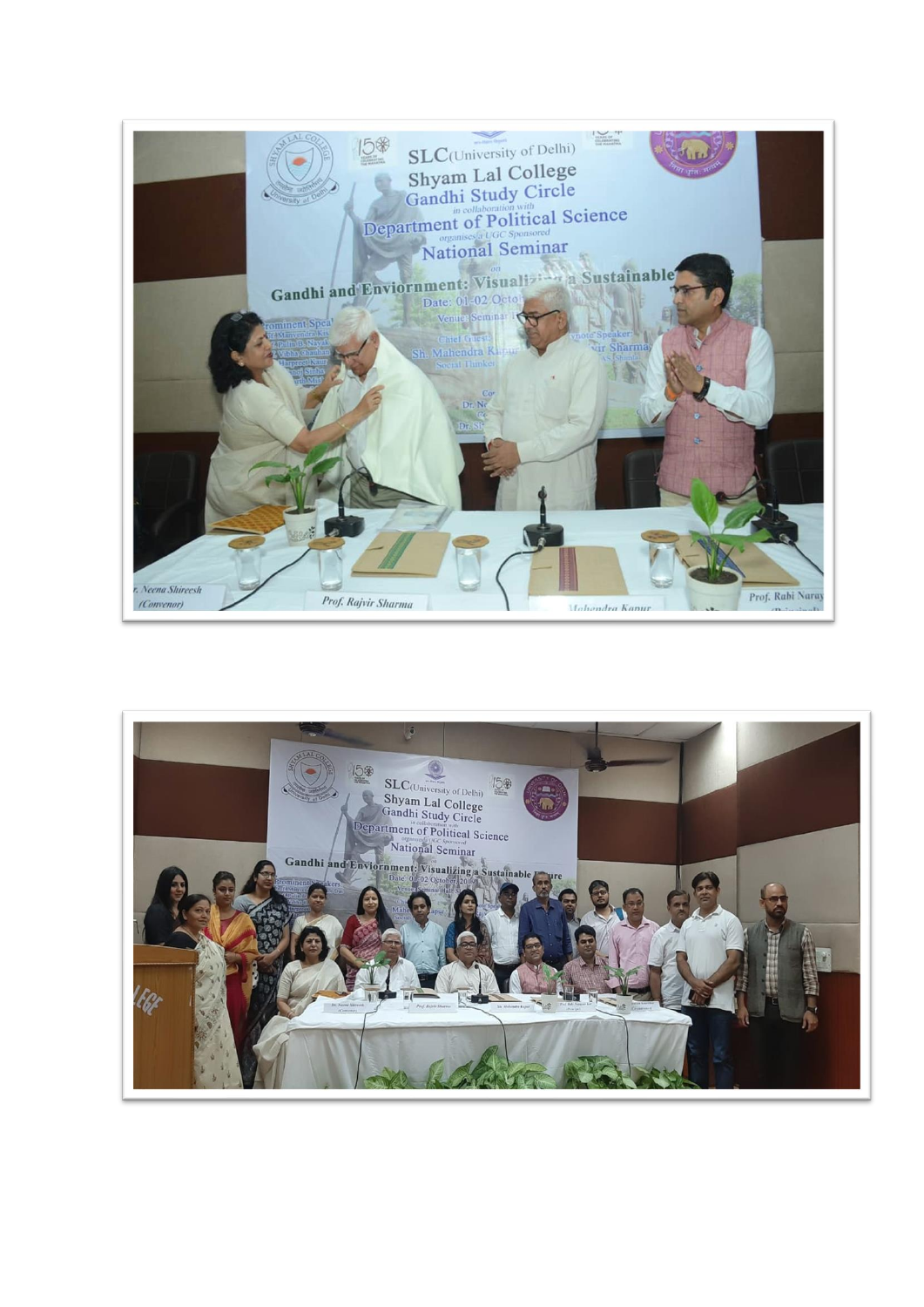